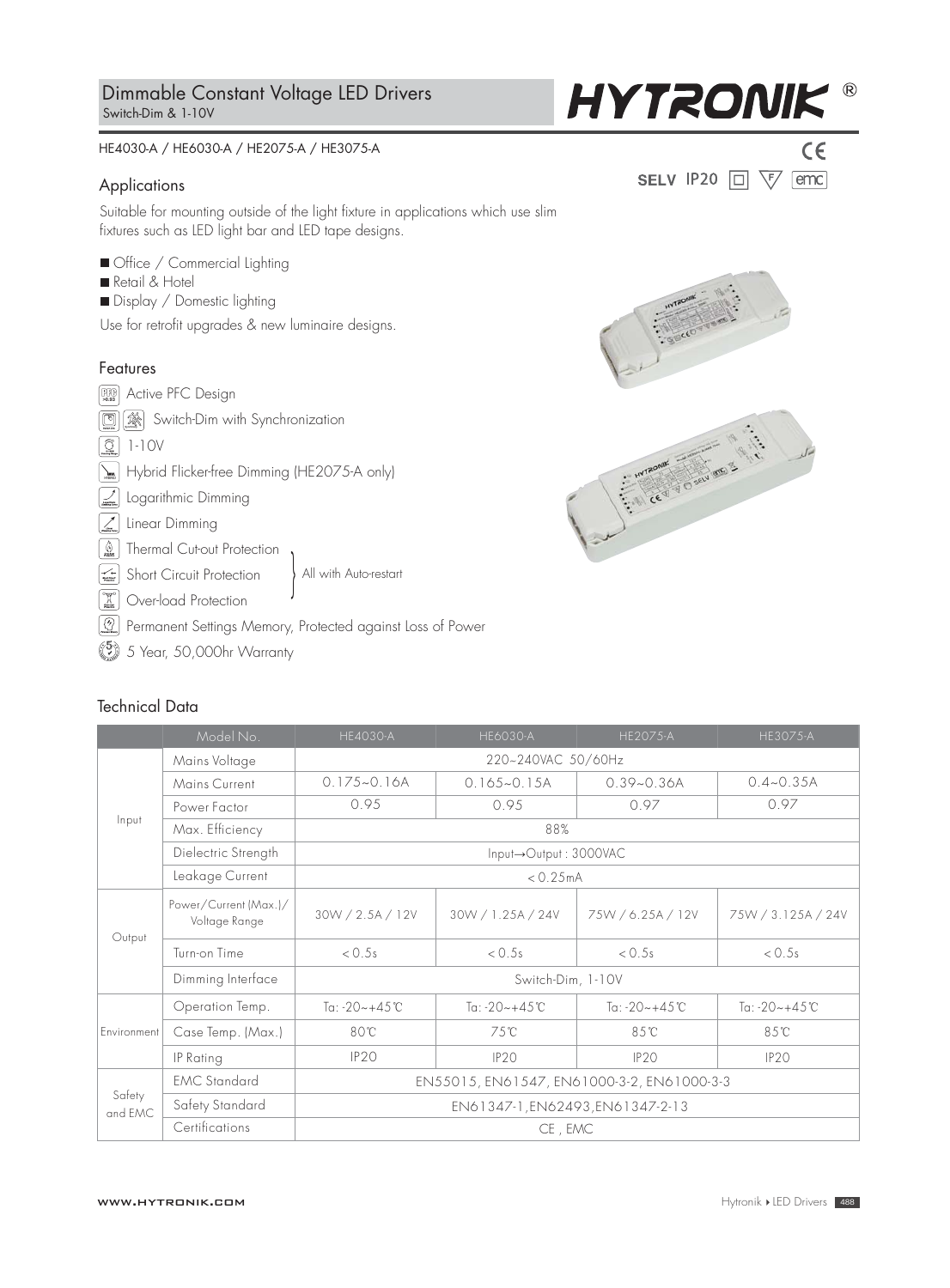# Loading and In-rush Current

| Model                   | <b>HF4030-A</b> | <b>HF6030-A</b>  | HF2075-A          | HF3075-A          |
|-------------------------|-----------------|------------------|-------------------|-------------------|
| In-rush Current (Imax.) |                 |                  | 26.6A             | 25.8A             |
| Pulse Time              | 60us            | 60 <sub>us</sub> | 360 <sub>vs</sub> | 400 <sub>us</sub> |

# Number of Drivers Based upon 16A Circuit Breaker

| Cct Breaker Type I | <b>HF4030-A</b> | HF6030-A | $H/20/5-A$ |  |
|--------------------|-----------------|----------|------------|--|
| Type B             | いし              | ОC       |            |  |

# Conversion table for max. quantities of drivers on other types of Miniature Circuit Breaker

| MCB Type | Rating | Relative number of drivers | MCB Type | Rating | Relative number of drivers |
|----------|--------|----------------------------|----------|--------|----------------------------|
| В        | 6A     | 100% (see table above)     |          | 10A    | 104%                       |
| B        | I OA   | 63%                        |          | ' 3A   | 35%                        |
| Β        | 3A     | 81%                        |          | 16A    | 170%                       |
| B        | 20A    | 25%                        |          | 20A    | 208%                       |
|          | 25A    | 56%                        |          | 25A    | 260%                       |

\* Environmental factors (such as temperature) will also influence the maximum number of the drivers. Please refer to the MCB manufactures datasheet for loading and derating factors.

# Wiring Diagrams

Switch-Dim Connections 1-10V Connections



\* Unused terminals have been omitted for clarity.

For further details of the dimming interfaces, please refer to the last section of this datasheet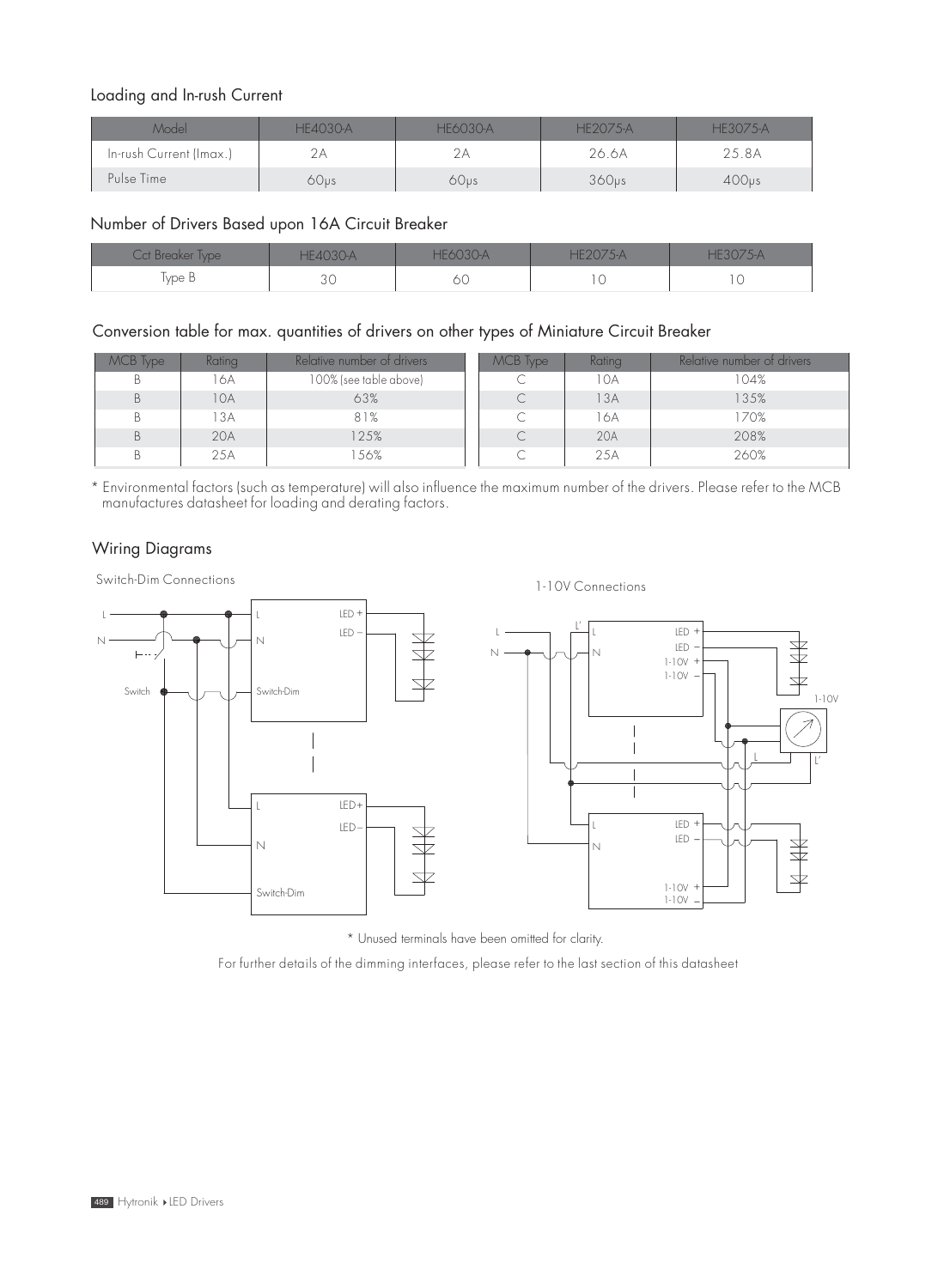### Performance Characteristics











To make or release the wire from the terminal, use a screwdriver to push down the button.

#### www.hytronik.com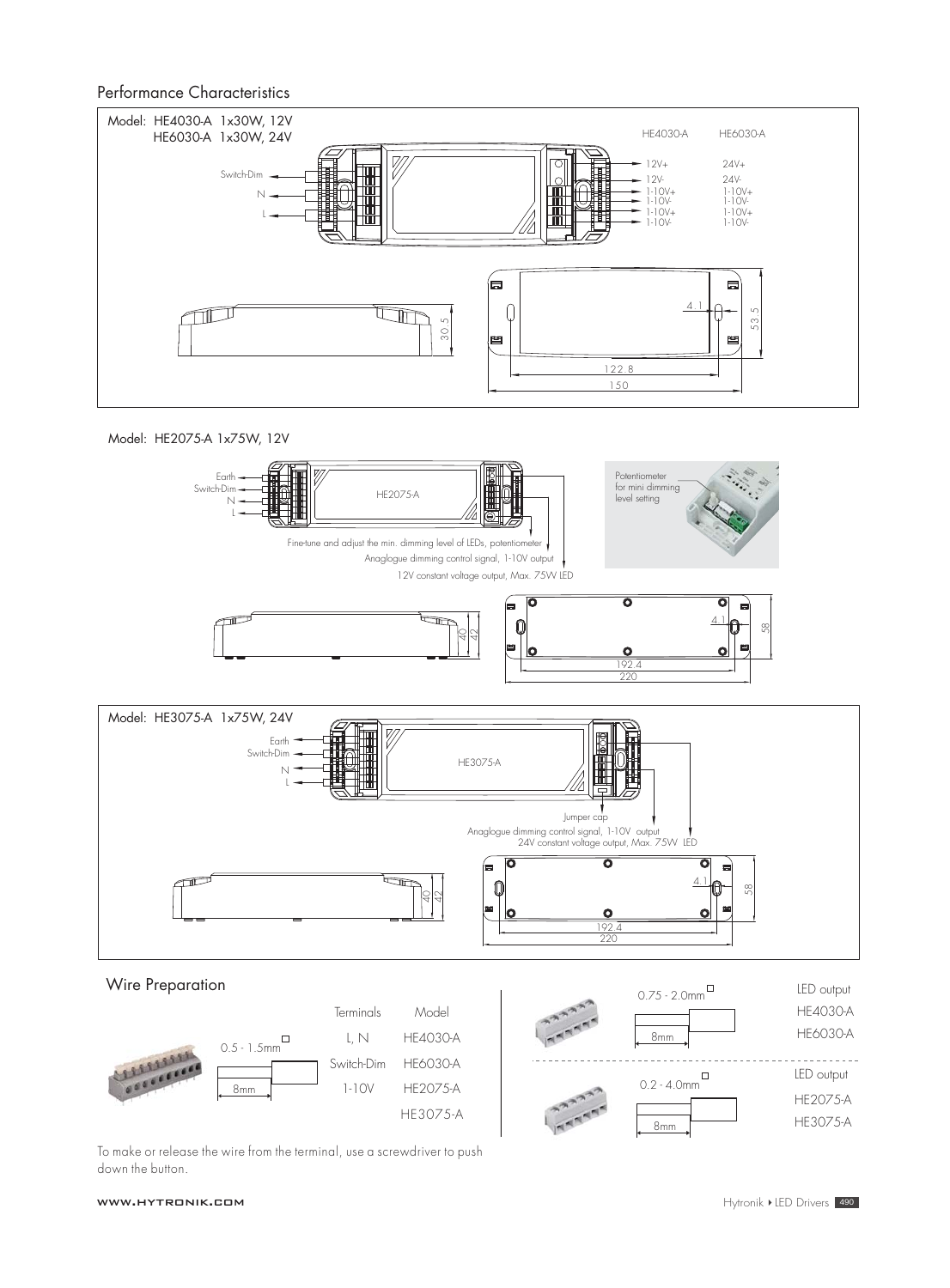# Performance Characteristics

HE4030-A